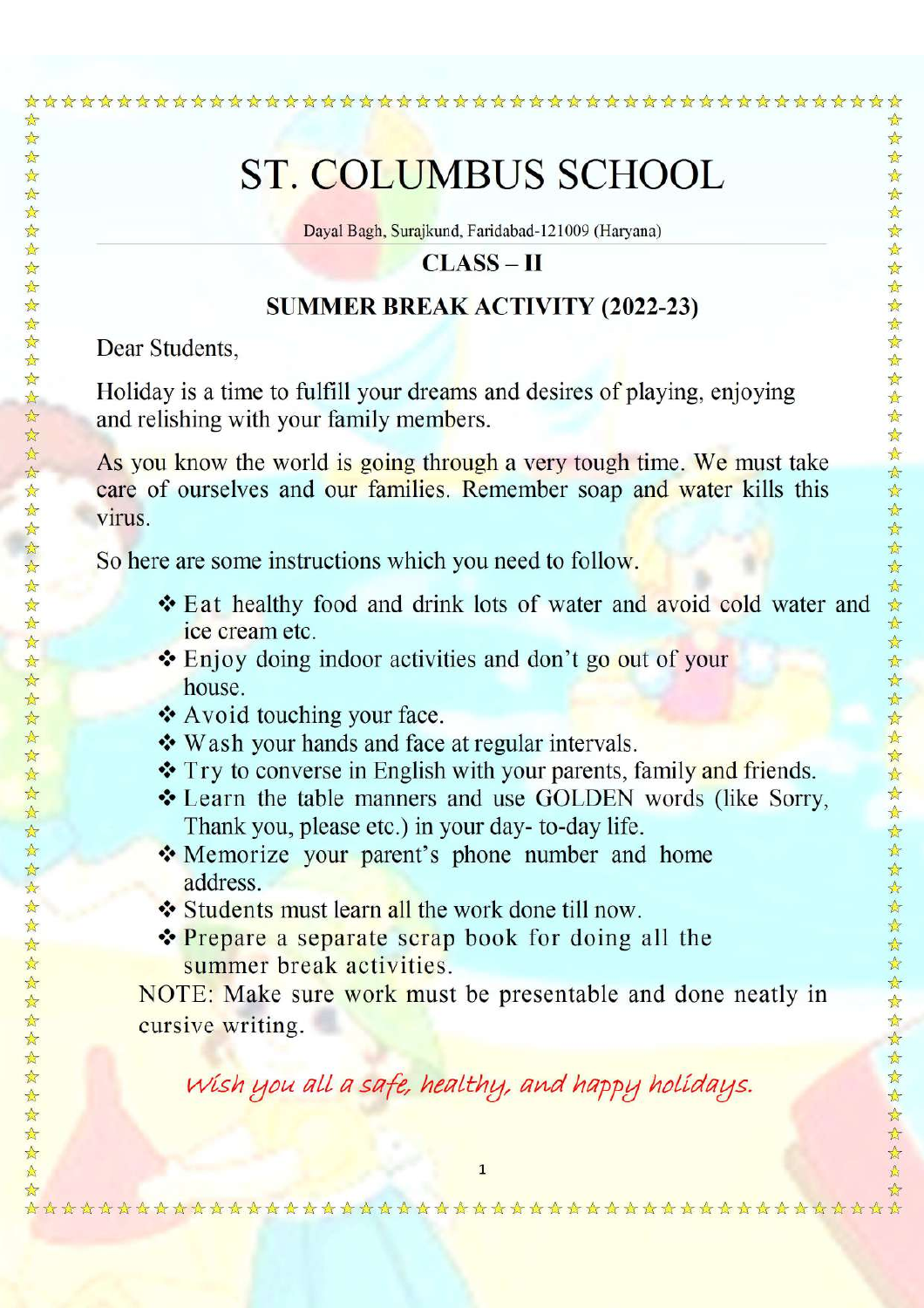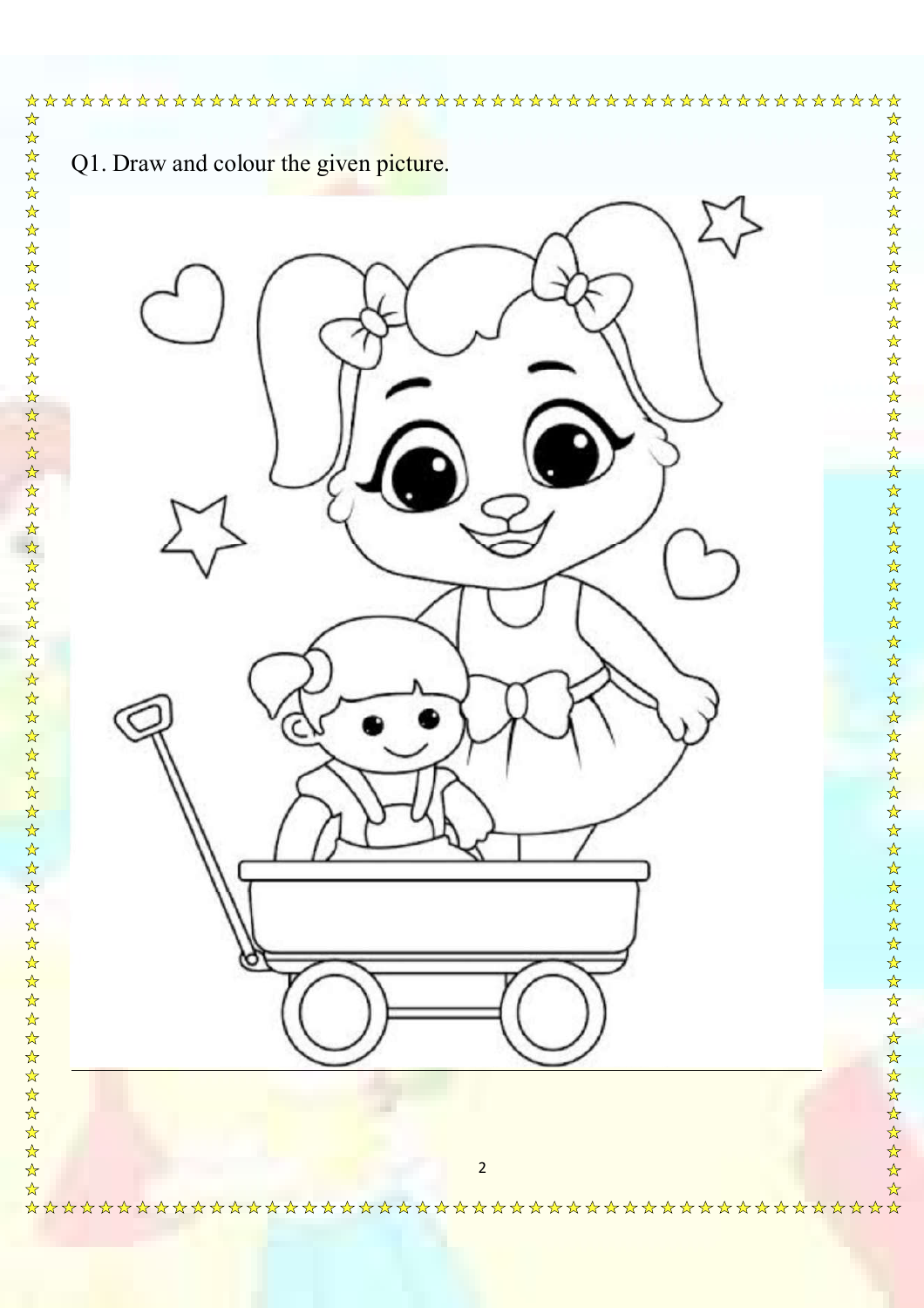# https://pin.it/3dFqlB0

Q2. Make a Parachute using waste colourful bottle caps and paper. Decorate it also and paste it on A-4 size sheet. Use this link for reference:



Q3. Reading not only helps to read but also opens our imagination. Use your days by reading any five stories from the famous book. "Panchatantra" by Vishnu Sharma. Read some story daily and write some lines on your favourite character. Draw any one of your favourite character from the stories.

 $\triangleright$  Refer this link (https://tell-a-tale.com)

\*\*\*\*\*\*\*\*\*\*\*\*\*\*\*\*\*\*\*\*\*\*\*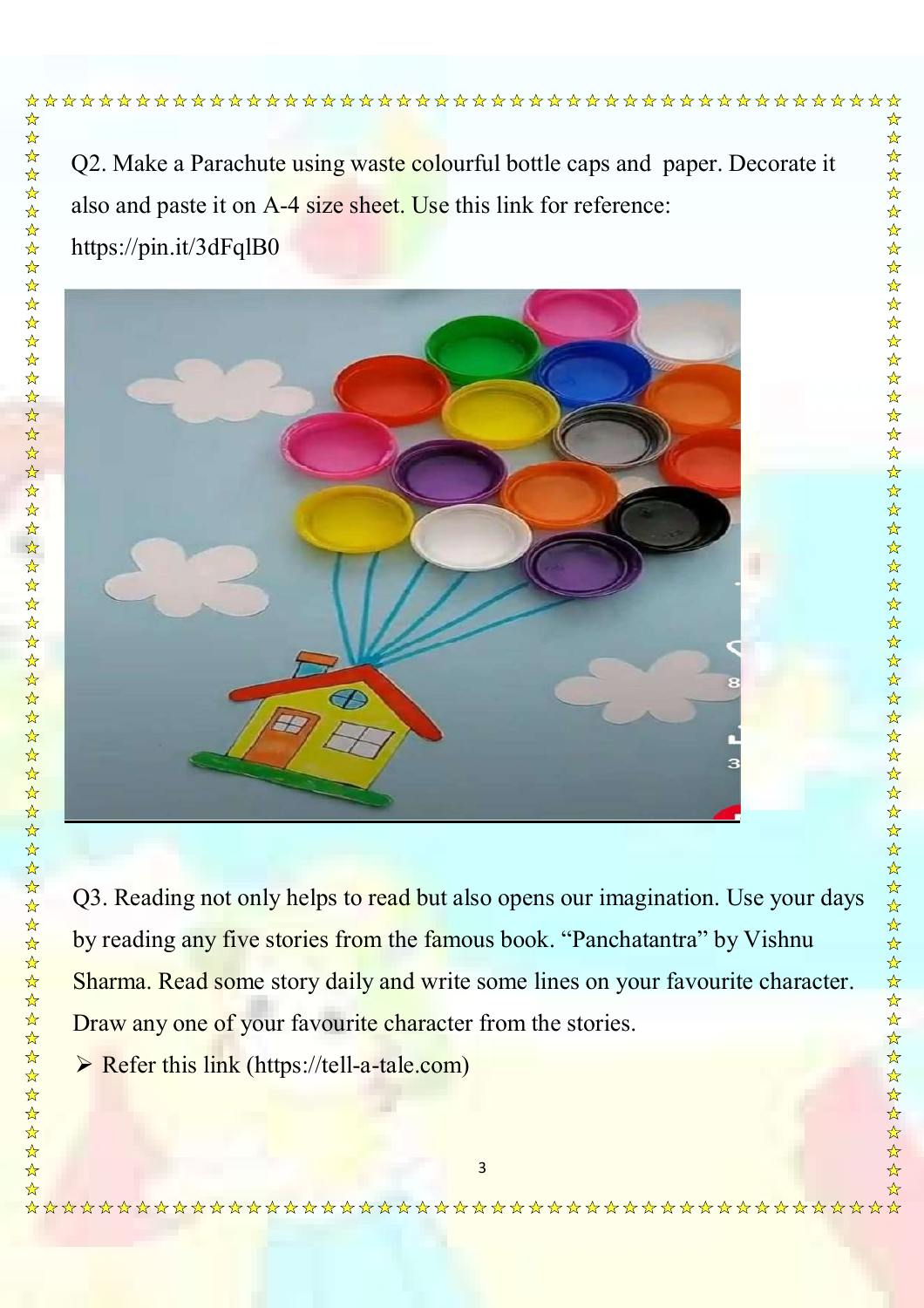2 经 

A A

Q4. Write one page in your cursive writing book 'Cursive Strokes' every day Pg no.  $(5 \text{ to } 35)$  in a neat and beautiful handwriting to improve the letter formation and showing creativity in your writing.

Q5. Make your own "Sentence Making Spinning Wheel" by using three different sized wheels of noun / pronoun / being verbs and action words. Link is given for the reference. It will help to understand the concept of sentence making. Make five sentences using it. (https:// youtube/MIUA mgpvqw ps://)

Q6. Make a collage based on common and proper noun. Use given link for reference. https://image.app.goo.gl/ZrSqhDk9pda6XY2x8

Q7. Make a collage using the pictures of those things that protect us from Corona- Virus (scrap book).

O8. Make a poster on any one of the following: a) Body-building food b) Energy-giving food c) Protective food

Q9. Make a First-Aid box containing at least five essential things. Write the use of First-Aid box and all those things you have kept in it (8 lines in your scrap book).

\*\*\*\*\*\*\*\*\*\*\*\*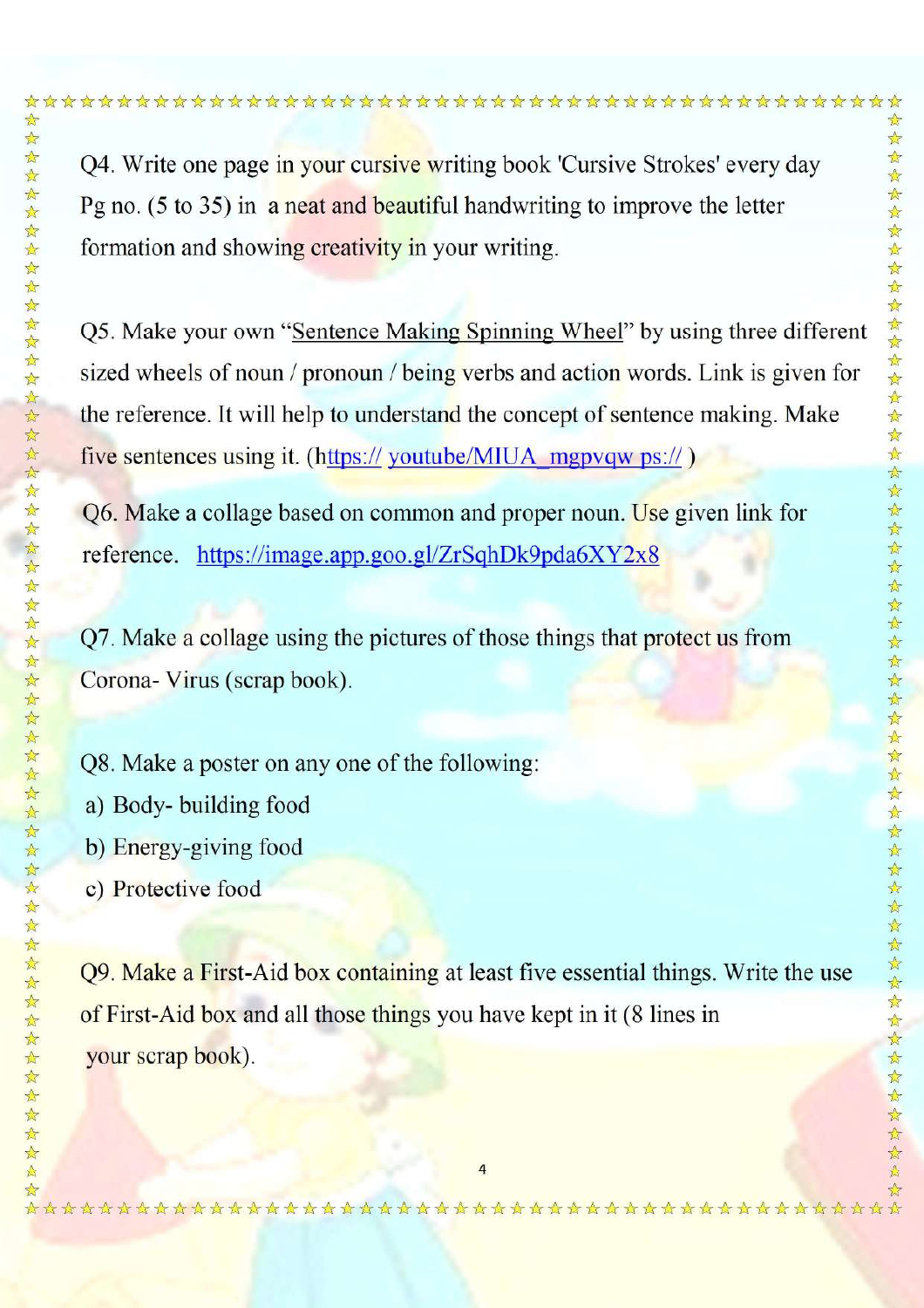Q10. Make flash cards of tables  $(2-10)$  with the help of pastel sheets, scissors, fevicol, colourful sketch pens, brad pin and pencil. Learn tables using the flash cards.

 $\Box$  Refer the link given below. (https://youtu.be/tGfabq6bLGU)

24 24

A

Q11. Make a model of place value of the number  $1 - 10$  on a chart with the help of cardboard/chart paper. Pastel sheets, colourful sketch pens, pencil and scissors. Solve the sums given in the assignment by using this model. Take help from the link given below. Refer the link (https://youtu.be/LbEqH25ndf0).

Q12. Make a learning machine related to addition and subtraction by using 2 circles (thermocol/cardboard), scissors, fevicol, colourful pastel sheets and sketch pens. Solve the sums given in the assignment by using this machine. Refer the link (https://youtu.be/cOl6iFMHJvA).

Q13. Prepare a model of moving wheel for odd and even number by using pastel sheets, colourful sketch pens, brad pin and pencil. (use it for solving sums in assignments) Refer the link (https://youtu.be/I2KCoFykDig).

<mark>मात्राओं की पुनरावृत्ति के लिए दिए गए लिंक की मदद से मॉडल बनाइए एवं प्रत्येक</mark>  $\sqrt{4.14}$ मात्रा के 10–10 शब्द लिखिए। (https://youtu.be/vCh EBhxri4)

पठन कौशल के विकास के लिए पाठ्य पुस्तक वसुंधरा की पृष्ठ संख्या (114 से 123)  $\Pi<sub>0</sub>15$ पर दी गई कहानियों को पढ़िए एवं उनसे प्राप्त होने वाली नैतिक शिक्षा लिखिए।